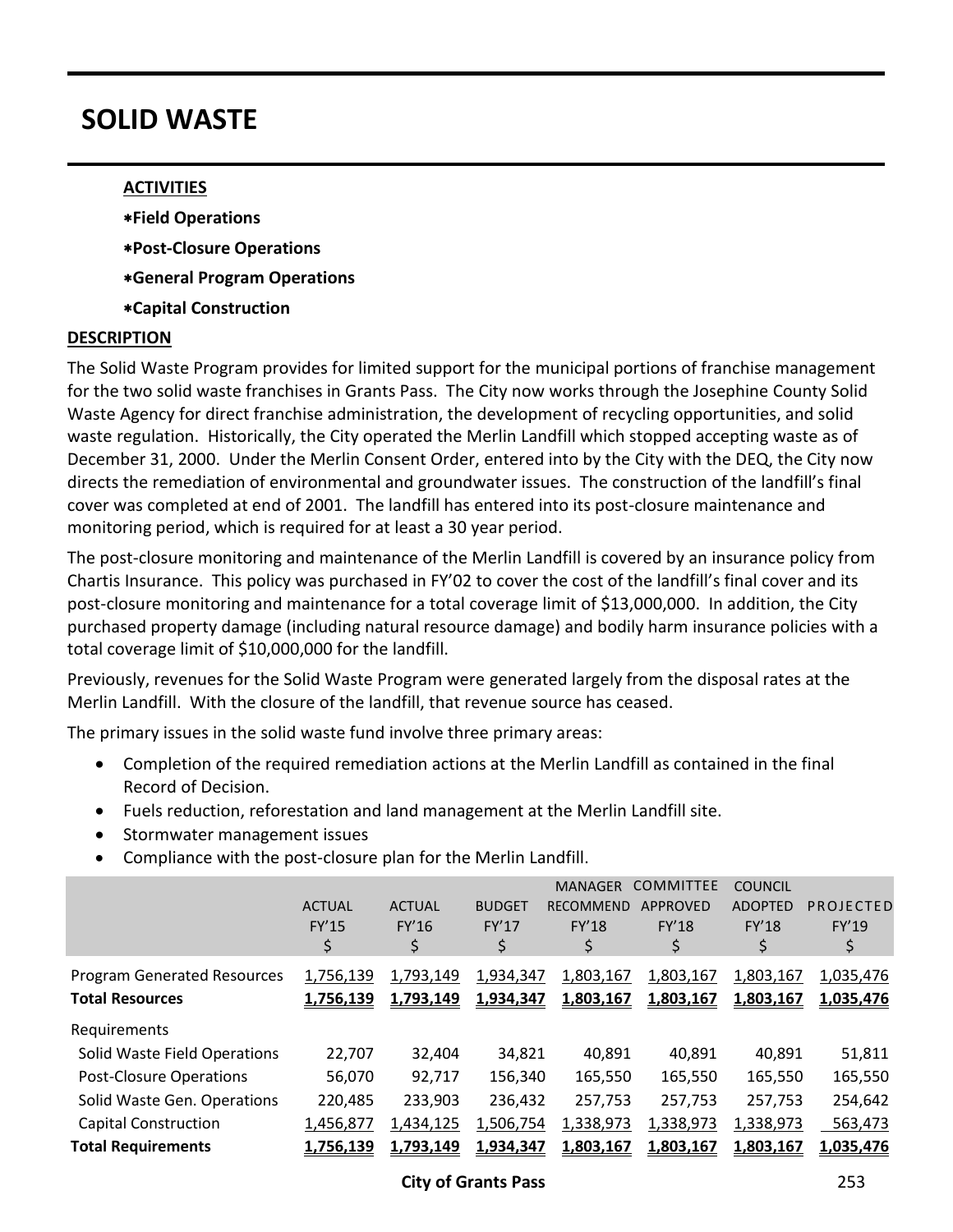## **Program: Utilities/Solid Waste – Solid Waste Program**

## *Services Delivered:*

The Solid Waste Program strives to meet the area's current and future solid waste collection needs, protect human health, welfare, and the environment.

This activity meets the goals of the City of Grants Pass Strategic Plan by providing safe and efficient management of solid waste. Operational programs within this activity include: management of franchise collection services for solid waste, environmental remediation at the Merlin Landfill, development of companion programs for recycling and hazardous waste collection, yard and leaf debris collection, administration of the open burning ordinance, and planning & development for future disposal opportunities. The program also previously accounted for a debt authorized to assist the Grants Pass/Josephine County Solid Waste Agency.

## *FY'18 Anticipated Accomplishments & Corresponding Council Goal - Strategic Plan Item:*

#### **Maintain, Operate, and Expand our Infrastructure to Meet Community Needs**

- The Merlin Landfill is a "closed" landfill. The final Record of Decision (ROD) required the construction of a municipal water line to supply residents adjacent to the landfill site and the acquisition of limited properties. Each of these activities continues to be managed through the capital appropriation for remediation.
- The Solid Waste Program will remain responsible for assuring the ongoing monitoring of the closed Merlin Landfill. The ongoing monitoring requirements are all reimbursed by the insurance policy; however, the program must assure all required actions are completed, including ongoing groundwater monitoring, maintenance of the final cover, and the completion of all required remediation activities.
- Program will invest in the continued creation of a reforested site. The existing forested property is under a program for fuels reduction, for fire management, per the landfill closure plan.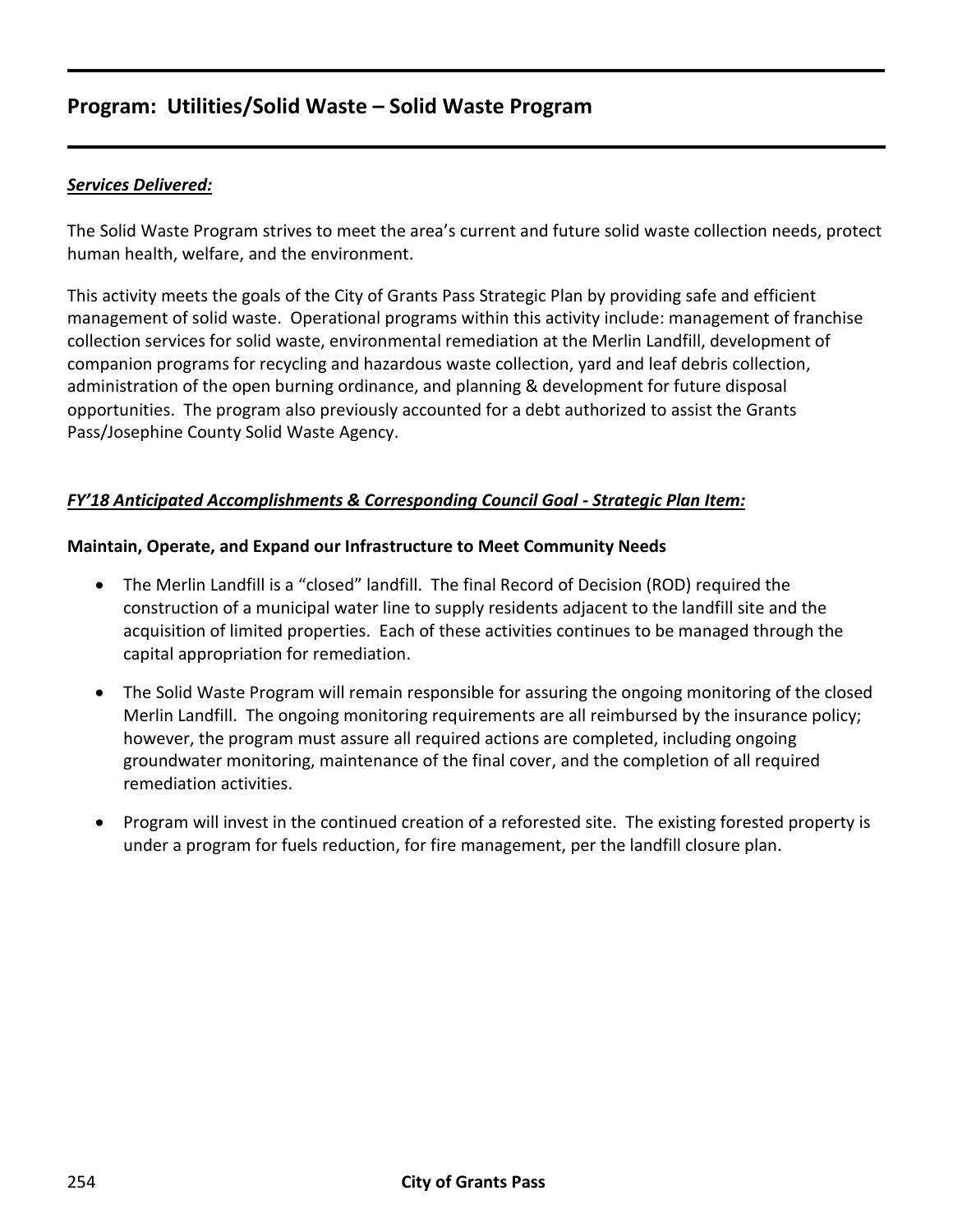# **Program: Utilities/Solid Waste – Solid Waste Program**

|                                                       |                              | <b>Program Financial Summary</b> |                              |                                                   |                                                    |                                                 |                                 |
|-------------------------------------------------------|------------------------------|----------------------------------|------------------------------|---------------------------------------------------|----------------------------------------------------|-------------------------------------------------|---------------------------------|
| Resources                                             | <b>ACTUAL</b><br>FY'15<br>\$ | <b>ACTUAL</b><br>FY'16<br>\$     | <b>BUDGET</b><br>FY'17<br>\$ | <b>MANAGER</b><br><b>RECOMMEND</b><br>FY'18<br>\$ | <b>COMMITTEE</b><br><b>APPROVED</b><br>FY'18<br>\$ | <b>COUNCIL</b><br><b>ADOPTED</b><br>FY'18<br>\$ | PROJECTED<br><b>FY'19</b><br>\$ |
| <b>Beginning Balance</b>                              | 136,979                      | 173,164                          | 218,053                      | 245,444                                           | 245,444                                            | 245,444                                         | 253,253                         |
| <b>Current Resources</b><br><b>Activity Generated</b> |                              |                                  |                              |                                                   |                                                    |                                                 |                                 |
| <b>Burn Permits</b>                                   | 880                          | $\mathbf{0}$                     | 2,500                        | 2,500                                             | 2,500                                              | 2,500                                           | 2,500                           |
| <b>Landfill Fees</b>                                  | 115,896                      | 138,007                          | 156,340                      | 165,550                                           | 165,550                                            | 165,550                                         | 165,550                         |
| Solid Waste Agency                                    | 15,000                       | 15,000                           | 15,000                       | 15,000                                            | 15,000                                             | 15,000                                          | 15,000                          |
| Interest                                              | 1,117                        | 1,227                            | 700                          | 700                                               | 700                                                | 700                                             | 700                             |
| <b>Transfers</b>                                      | 5,000                        | 5,000                            | 5,000                        | 5,000                                             | 5,000                                              | 5,000                                           | 5,000                           |
| <b>Other Revenue</b>                                  | 24,390                       | 26,626                           | 30,000                       | 30,000                                            | 30,000                                             | 30,000                                          | 30,000                          |
| <b>Capital Construction</b>                           | 1,456,877                    | 1,434,125                        | 1,506,754                    | 1,338,973                                         | 1,338,973                                          | 1,338,973                                       | 563,473                         |
| <b>Total Current Revenues</b>                         | 1,619,160                    | 1,619,985                        | 1,716,294                    | 1,557,723                                         | 1,557,723                                          | 1,557,723                                       | 782,223                         |
| <b>Total Resources</b>                                | <u>1,756,139</u>             | 1,793,149                        | 1,934,347                    | 1,803,167                                         | 1,803,167                                          | 1,803,167                                       | 1,035,476                       |

|                                |               |               |               | <b>MANAGER</b>   | <b>COMMITTEE</b> | <b>COUNCIL</b> |             |
|--------------------------------|---------------|---------------|---------------|------------------|------------------|----------------|-------------|
|                                | <b>ACTUAL</b> | <b>ACTUAL</b> | <b>BUDGET</b> | <b>RECOMMEND</b> | <b>APPROVED</b>  | <b>ADOPTED</b> | PROJECTED   |
| Requirements                   | <b>FY'15</b>  | FY'16         | FY'17         | FY'18            | FY'18            | <b>FY'18</b>   | FY'19       |
|                                | \$            | \$            | \$            | \$               | \$               | \$             | $\varsigma$ |
| <b>Field Operations</b>        | 22,707        | 32,404        | 34,821        | 40,891           | 40,891           | 40,891         | 51,811      |
| <b>Post Closure Operations</b> | 91,994        | 141,202       | 142,040       | 150,550          | 150,550          | 150,550        | 150,550     |
| <b>Capital Construction</b>    | 1,427,877     | 1,405,125     | 1,477,754     | 1,309,973        | 1,309,973        | 1,309,973      | 534,473     |
| <b>Indirect Charges</b>        | 11,397        | 17,358        | 17,900        | 19,500           | 19,500           | 19,500         | 20,700      |
| <b>Transfers Out</b>           | 29,000        | 29,000        | 29,000        | 29,000           | 29,000           | 29,000         | 29,000      |
| <b>Subtotal Expenditures</b>   | 1,582,975     | 1,625,089     | 1,701,515     | 1,549,914        | 1,549,914        | 1,549,914      | 786,534     |
|                                |               |               |               |                  |                  |                |             |
| Contingency                    | 0             | 0             | 232,832       | 253,253          | 253,253          | 253,253        | 248,942     |
| <b>Ending Balance</b>          | 173,164       | 168,060       | 0             | 0                | 0                | 0              | 0           |
| <b>Total Requirements</b>      | 1,756,139     | 1,793,149     | 1,934,347     | 1,803,167        | 1,803,167        | 1,803,167      | 1,035,476   |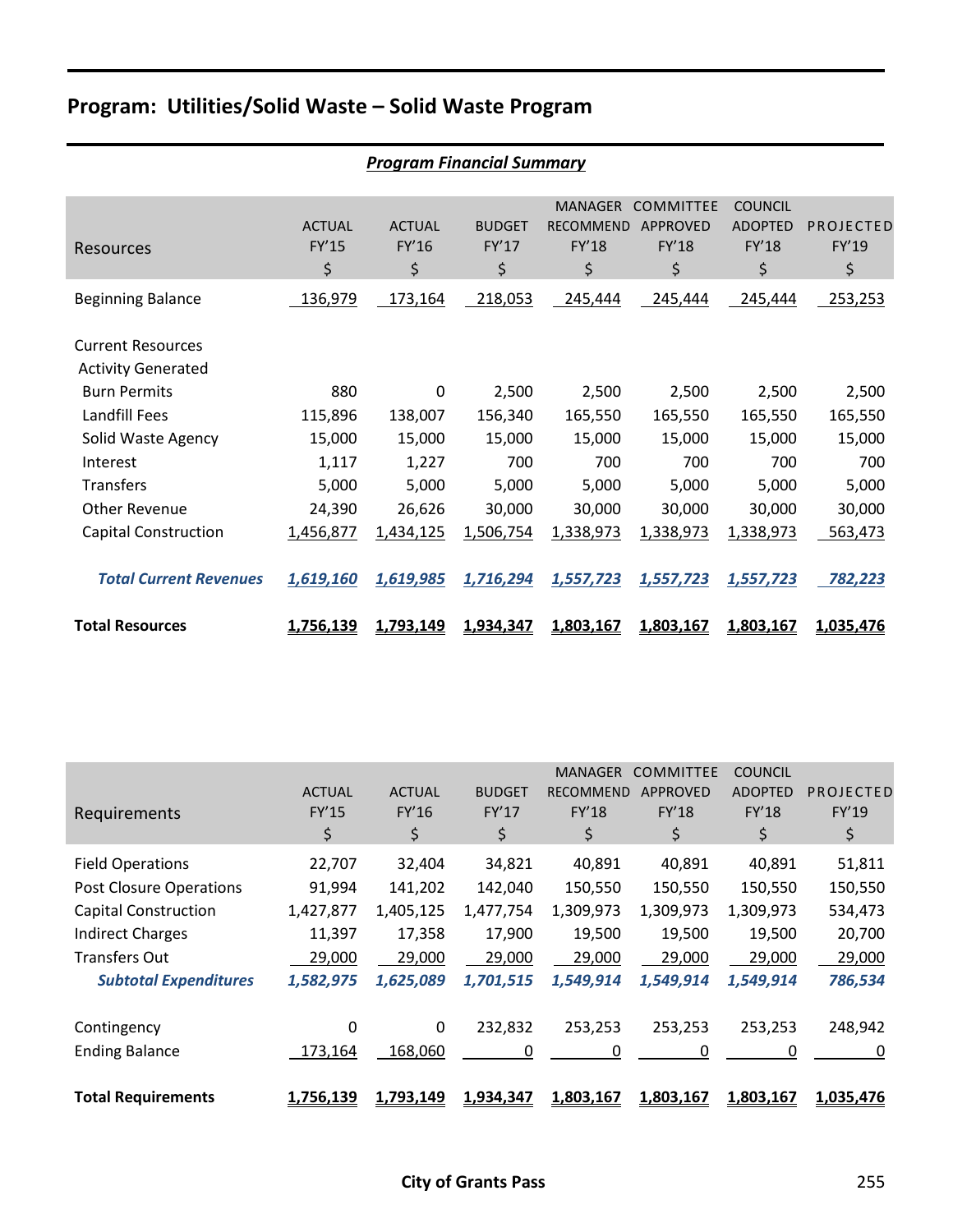## **Program: Utilities/Solid Waste – Field Operations**

## *Services Delivered:*

The activity provides for safe and efficient management of the City of Grants Pass's portion of solid waste disposal, collection, and alternatives to disposal. The primary activities are those associated with management of the solid waste collection franchises, management of the landfill post-closure maintenance and monitoring, the oversight of work necessary on the remediation, and the administration of the limited open burning ordinance. The solid waste franchise agreements have placed the following responsibilities on the solid waste haulers: operation of the transfer stations (Republic Services and Southern Oregon Sanitation), specialty waste streams (such as household hazardous waste, etc.), recycling, and greenwaste collection opportunities.

## *FY'18 Anticipated Accomplishments & Corresponding Council Goal - Strategic Plan Item:*

## **Provide Cooperative, Shared Leadership Involving Council, Staff and Community**

## **Objective 3: Ensure efficiency and effectiveness in City operations**

 The activity provides for the use of contracted technical and engineering consulting services to support activities for the Solid Waste Program, and activities at and around the landfill not considered part of post-closure maintenance and monitoring. It also provides for maintenance of properties adjacent to the landfill, secured by the City, in order to create the necessary buffer zone and to maintain access to our monitoring wells located on the properties.

## *Budget Highlights:*

The FY'18 budget reflects revenues from the beginning balance, management fees to the City of Grants Pass for Public Works administrative personnel from the Josephine County / Grants Pass Solid Waste Agency, the transfer station and former JO-GRO™ facility leases, interest on those funds, and burn permits. This activity provides for solid waste activities not associated with the landfill property itself, contracted professional services, and a contingency.

## *FY'17 Activity Review:*

The Merlin Landfill is in the post-closure period. The City and County created the Josephine County-City of Grants Pass Solid Waste Agency to oversee the Solid Waste Program throughout the County and City, and the City issued debt to support the solid waste post-closure activities at the Marlsan Landfill.



256 **City of Grants Pass**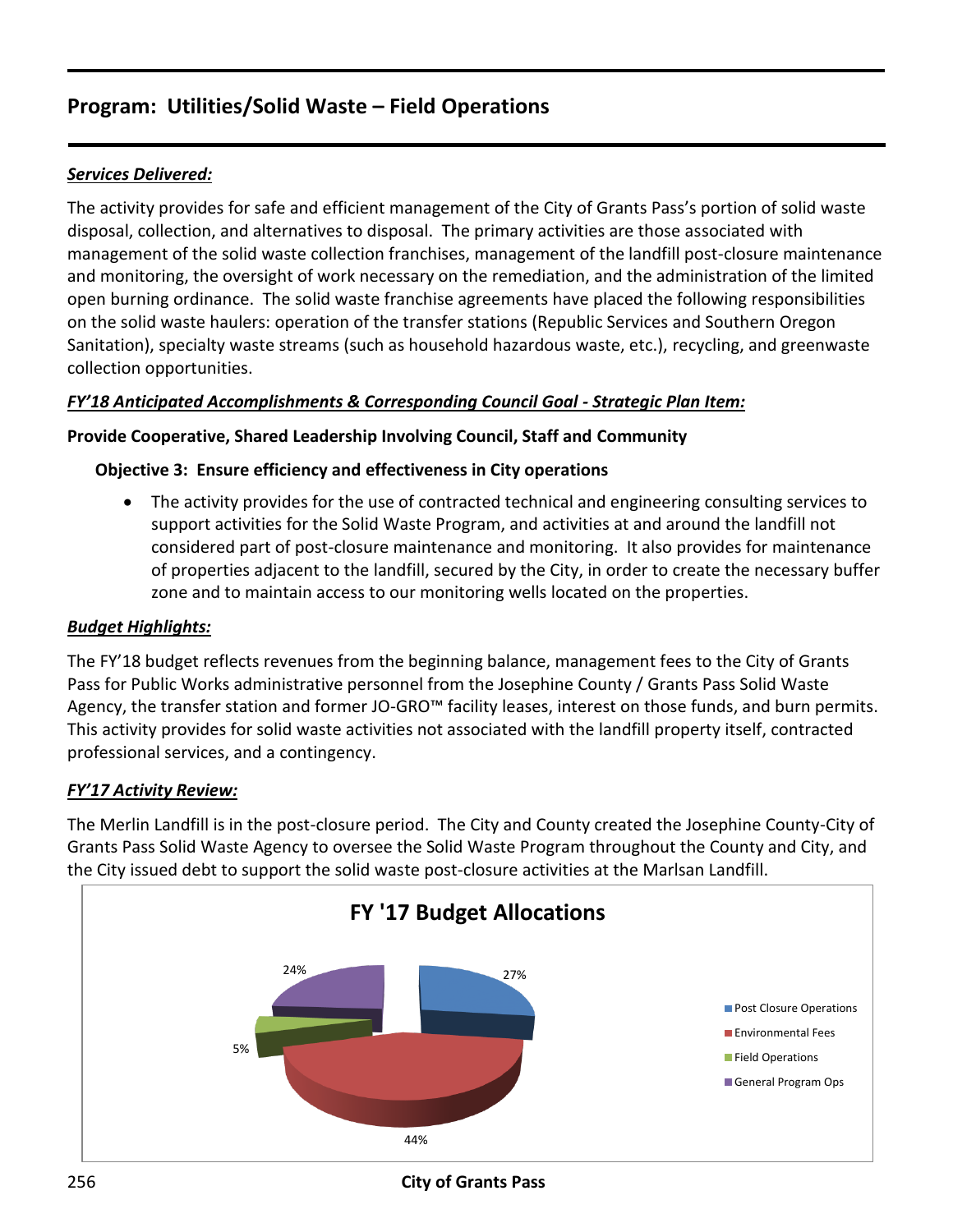# **Program: Utilities/Solid Waste – Field Operations**

|                                  |               |               | <u>THUHUU JUHIIIUI Y</u> |                  |                  |                |           |
|----------------------------------|---------------|---------------|--------------------------|------------------|------------------|----------------|-----------|
|                                  |               |               |                          | <b>MANAGER</b>   | <b>COMMITTEE</b> | <b>COUNCIL</b> |           |
|                                  | <b>ACTUAL</b> | <b>ACTUAL</b> | <b>BUDGET</b>            | <b>RECOMMEND</b> | <b>APPROVED</b>  | <b>ADOPTED</b> | PROJECTED |
| Resources                        | <b>FY'15</b>  | FY'16         | FY'17                    | <b>FY'18</b>     | FY'18            | <b>FY'18</b>   | FY'19     |
|                                  | \$            | \$            | \$                       | \$               | \$               | \$             | \$        |
| <b>Personnel Services</b>        | 17,248        | 17,738        | 18,208                   | 26,709           | 26,709           | 26,709         | 32,449    |
| Materials & Supplies             | 200           | 302           | 450                      | 400              | 400              | 400            | 400       |
| <b>Contractual/Prof Services</b> | 2,661         | 1,552         | 4,951                    | 7,720            | 7,720            | 7,720          | 7,750     |
| <b>Direct Charges</b>            | 2,598         | 12,812        | 11,212                   | 6,062            | 6,062            | 6,062          | 11,212    |
|                                  |               |               |                          |                  |                  |                |           |
| <b>Total Requirements</b>        | 22,707        | 32,404        | 34,821                   | 40,891           | 40,891           | 40,891         | 51,811    |

## *Financial Summary*

### *Personnel*

|                                        |               |               |               | <b>MANAGER</b>   | <b>COMMITTEE</b> | <b>COUNCIL</b> |           |
|----------------------------------------|---------------|---------------|---------------|------------------|------------------|----------------|-----------|
|                                        | <b>ACTUAL</b> | <b>ACTUAL</b> | <b>BUDGET</b> | <b>RECOMMEND</b> | APPROVED         | <b>ADOPTED</b> | PROJECTED |
| Requirements                           | <b>FY'15</b>  | FY'16         | <b>FY'17</b>  | <b>FY'18</b>     | <b>FY'18</b>     | <b>FY'18</b>   | FY'19     |
|                                        | \$            | \$            | \$            | \$               | \$               | \$             | \$        |
| <b>Public Works Director</b>           |               |               |               |                  |                  |                |           |
| From: Water Treatment                  | 0.08          | 0.08          | 0.08          | 0.07             | 0.07             | 0.07           | 0.07      |
| <b>Public Works Assistant Director</b> |               |               |               |                  |                  |                |           |
| From: Water Treatment                  | 0.00          | 0.00          | 0.00          | 0.07             | 0.07             | 0.07           | 0.07      |
| Department Support Technician          |               |               |               |                  |                  |                |           |
| From: Water Treatment                  | 0.08          | 0.08          | 0.08          | 0.07             | 0.07             | 0.07           | 0.07      |
|                                        |               |               |               |                  |                  |                |           |
| <b>Total Positions</b>                 | 0.16          | 0.16          | 0.16          | 0.21             | 0.21             | 0.21           | 0.21      |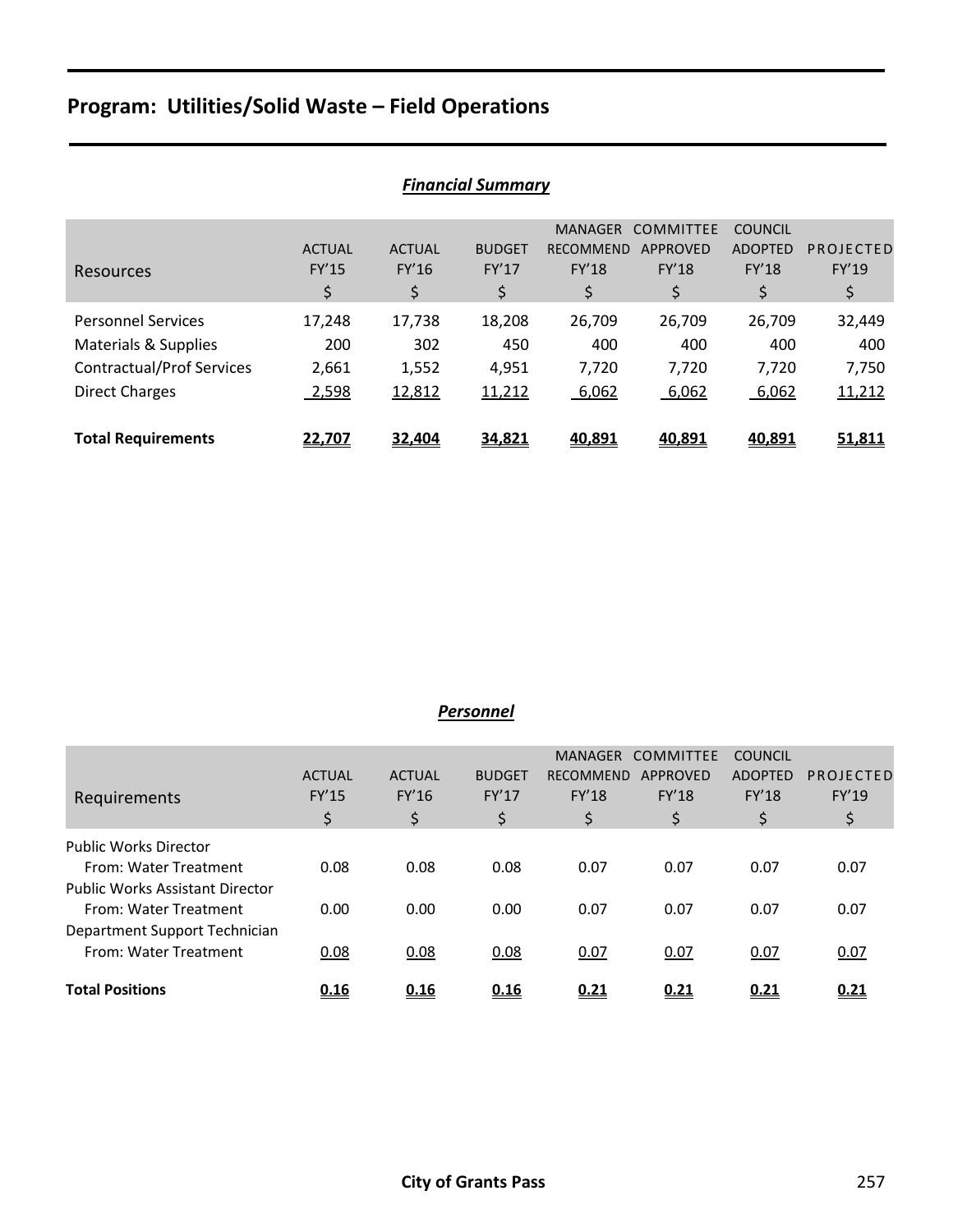## **Program: Utilities/Solid Waste – Post Closure Operations**

## *Services Delivered:*

This activity provides for the post-closure maintenance and monitoring of the Merlin Landfill and the costs reimbursed by Chartis Insurance. Activities include maintenance and monitoring of the final cover, gas collection system, leachate collection and hauling, storm water system, groundwater monitoring, and permit compliance.

### *FY'18 Anticipated Accomplishments & Corresponding Council Goal - Strategic Plan Item:*

#### **Provide Cooperative, Shared Leadership Involving Council, Staff and Community**

#### **Objective 3: Ensure efficiency and effectiveness in City operations**

 Public Works staff from the Water Restoration Plant and Public Works Administration will complete the majority of the activities through contracting for services such as groundwater analysis and reporting, special studies and stormwater work.

#### *Budget Highlights:*

The costs reflect the monitoring and maintenance of the landfill, to be reimbursed by Chartis, plus a contingency for any unexpected costs.

#### *FY'17 Activity Review:*

The Merlin Landfill's final cover, groundwater, storm water, and gas collection system operation were monitored through this period. All of the monitoring and sample collection responsibilities are performed by staff personnel, to insure the quality of continued operations.

Staff initiated a study to determine if landfill leachate can be released to surface water as initial testing has shown that it is primarily rainfall runoff. Oregon Department of Environmental Quality is working alongside the City and its environmental consultant to evaluate this option. This has the potential to alleviate the need to contract for the hauling of this water from the Merlin Landfill to the Grants Pass Water Restoration Plant.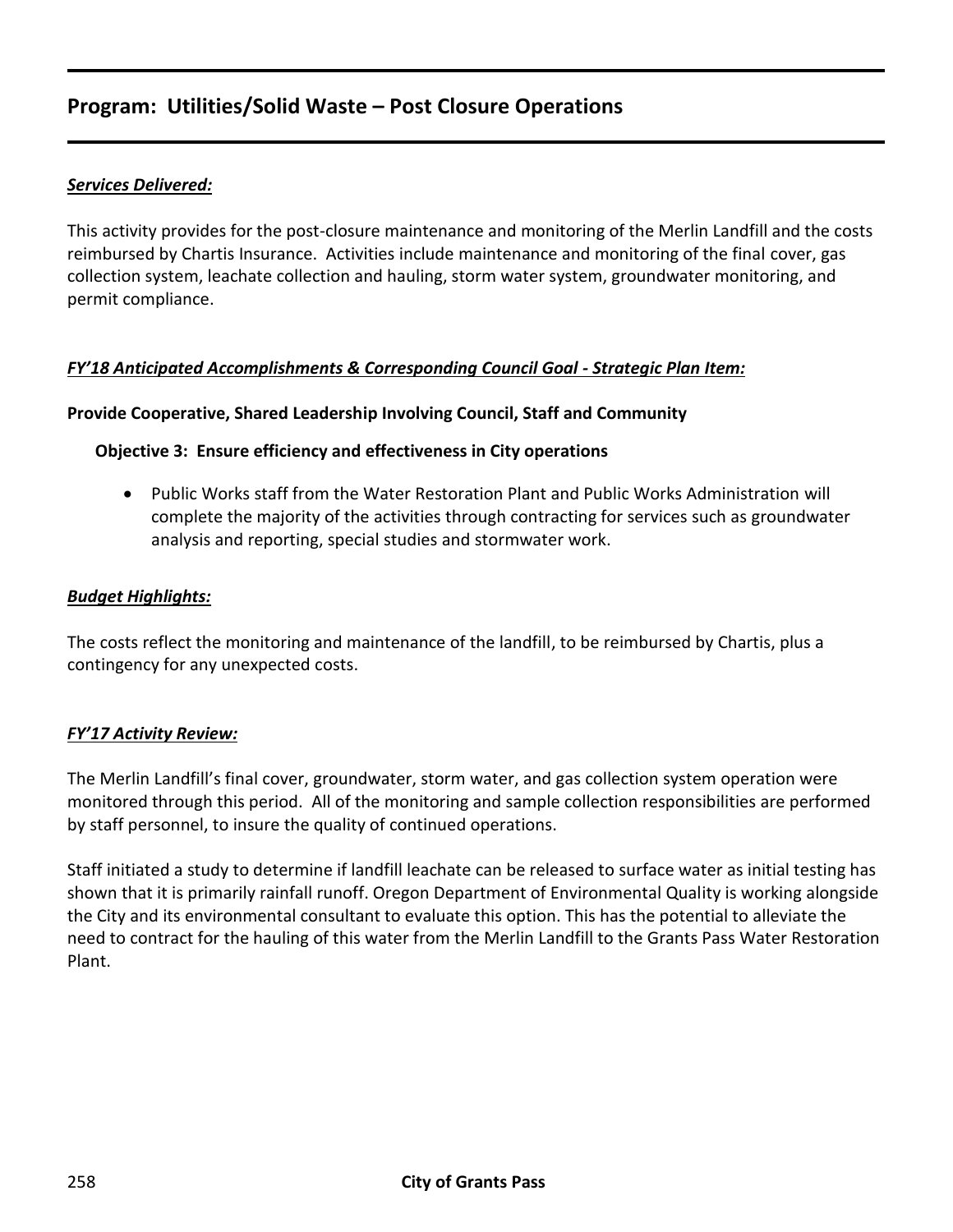# **Program: Utilities/Solid Waste – Post Closure Operations**

|                                  |               |               | Filiuliciul Juliililul y |                  |                 |                |           |
|----------------------------------|---------------|---------------|--------------------------|------------------|-----------------|----------------|-----------|
|                                  |               |               |                          | <b>MANAGER</b>   | COMMITTEE       | <b>COUNCIL</b> |           |
|                                  | <b>ACTUAL</b> | <b>ACTUAL</b> | <b>BUDGET</b>            | <b>RECOMMEND</b> | <b>APPROVED</b> | <b>ADOPTED</b> | PROJECTED |
| Requirements                     | FY'15         | FY'16         | FY'17                    | <b>FY'18</b>     | FY'18           | <b>FY'18</b>   | FY'19     |
|                                  | \$            | \$            | \$                       | \$               | \$              | \$             | \$        |
| <b>Materials &amp; Supplies</b>  | 4,268         | 2,641         | 6,000                    | 6,000            | 6,000           | 6,000          | 6,000     |
| <b>Contractual/Prof Services</b> | 66,671        | 127,016       | 97,290                   | 121,550          | 121,550         | 121,550        | 121,550   |
| <b>Direct Charges</b>            | 9,218         | 11,545        | 38,750                   | 23,000           | 23,000          | 23,000         | 23,000    |
| Capital Outlay                   | 11,837        | $\Omega$      | 0                        | 0                | 0               | 0              | $\Omega$  |
| <b>Indirect Charges</b>          | 9,366         | 14,120        | 14,300                   | 15,000           | 15,000          | 15,000         | 15,000    |
| <b>Subtotal Expenditures</b>     | 101,360       | 155,322       | 156,340                  | 165,550          | 165,550         | 165,550        | 165,550   |
| <b>Ending Balance</b>            | (45, 290)     | (62, 605)     | 0                        | 0                | 0               | 0              | 0         |
| <b>Total Requirements</b>        | 56,070        | 92,717        | 156,340                  | 165,550          | 165,550         | 165,550        | 165,550   |

## *Financial Summary*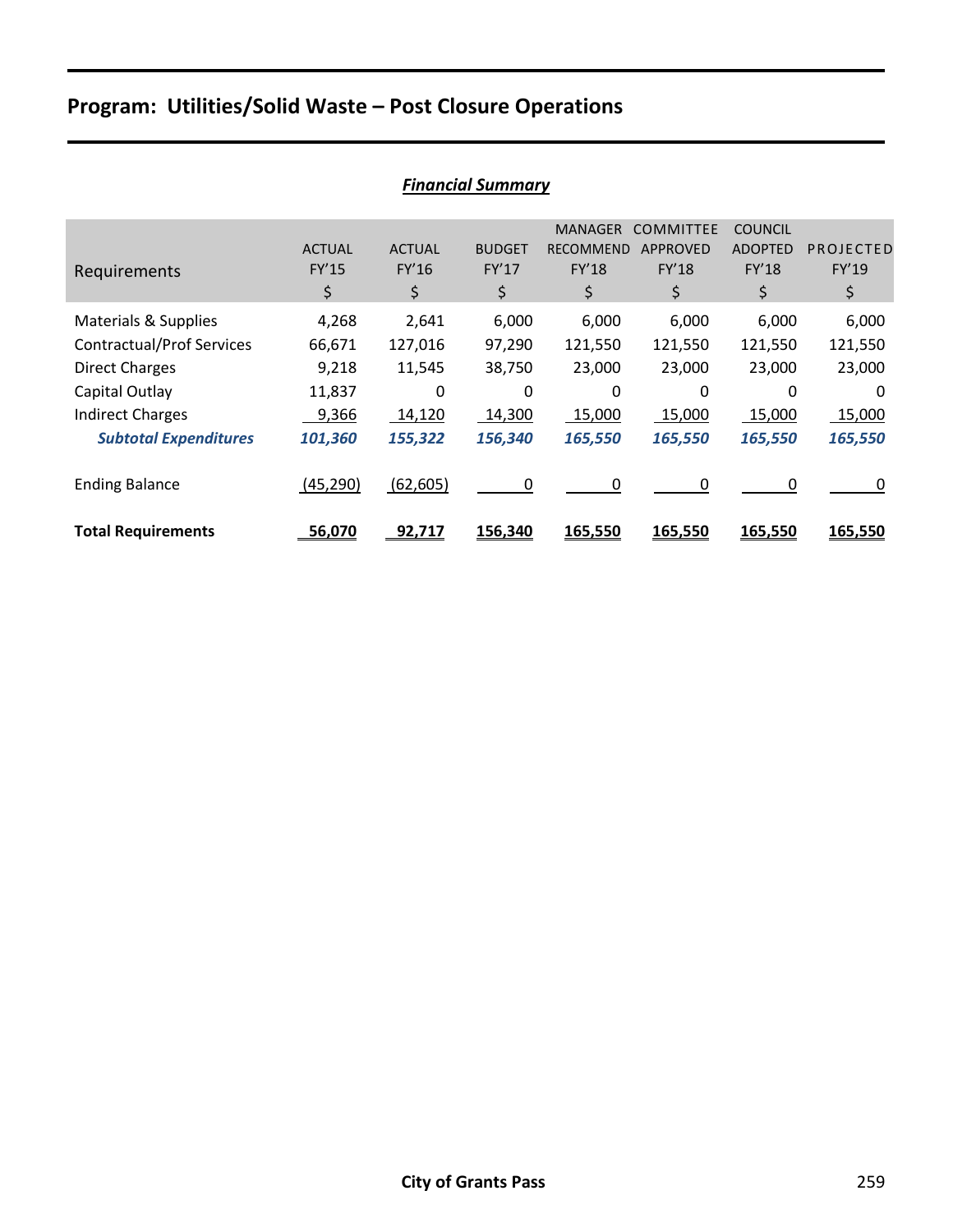## **Program: Utilities/Solid Waste – General Program Operations**

## *Services Delivered:*

This activity provides for expense which is not directly allocated to the field operations for solid waste, or for the post closure activities. The contingency is appropriated in this activity.

### *Financial Summary*

|                              |               |               |               | <b>MANAGER</b>   | <b>COMMITTEE</b> | <b>COUNCIL</b> |           |
|------------------------------|---------------|---------------|---------------|------------------|------------------|----------------|-----------|
|                              | <b>ACTUAL</b> | <b>ACTUAL</b> | <b>BUDGET</b> | <b>RECOMMEND</b> | <b>APPROVED</b>  | <b>ADOPTED</b> | PROJECTED |
| Requirements                 | <b>FY'15</b>  | <b>FY'16</b>  | <b>FY'17</b>  | FY'18            | FY'18            | <b>FY'18</b>   | FY'19     |
|                              | \$            | \$            | \$            | \$               | \$               | \$             | \$        |
| <b>Indirect Charges</b>      | 2,031         | 3,238         | 3,600         | 4,500            | 4,500            | 4,500          | 5,700     |
| <b>Subtotal Expenditures</b> | 2,031         | 3,238         | 3,600         | 4,500            | 4,500            | 4,500          | 5,700     |
|                              |               |               |               |                  |                  |                |           |
| Contingencies                | 0             | 0             | 232,832       | 253,253          | 253,253          | 253,253        | 248,942   |
| <b>Ending Balance</b>        | 218,454       | 230,665       | 0             | 0                | 0                | 0              |           |
|                              |               |               |               |                  |                  |                |           |
| <b>Total Requirements</b>    | 220,485       | 233,903       | 236,432       | 257,753          | 257,753          | 257,753        | 254,642   |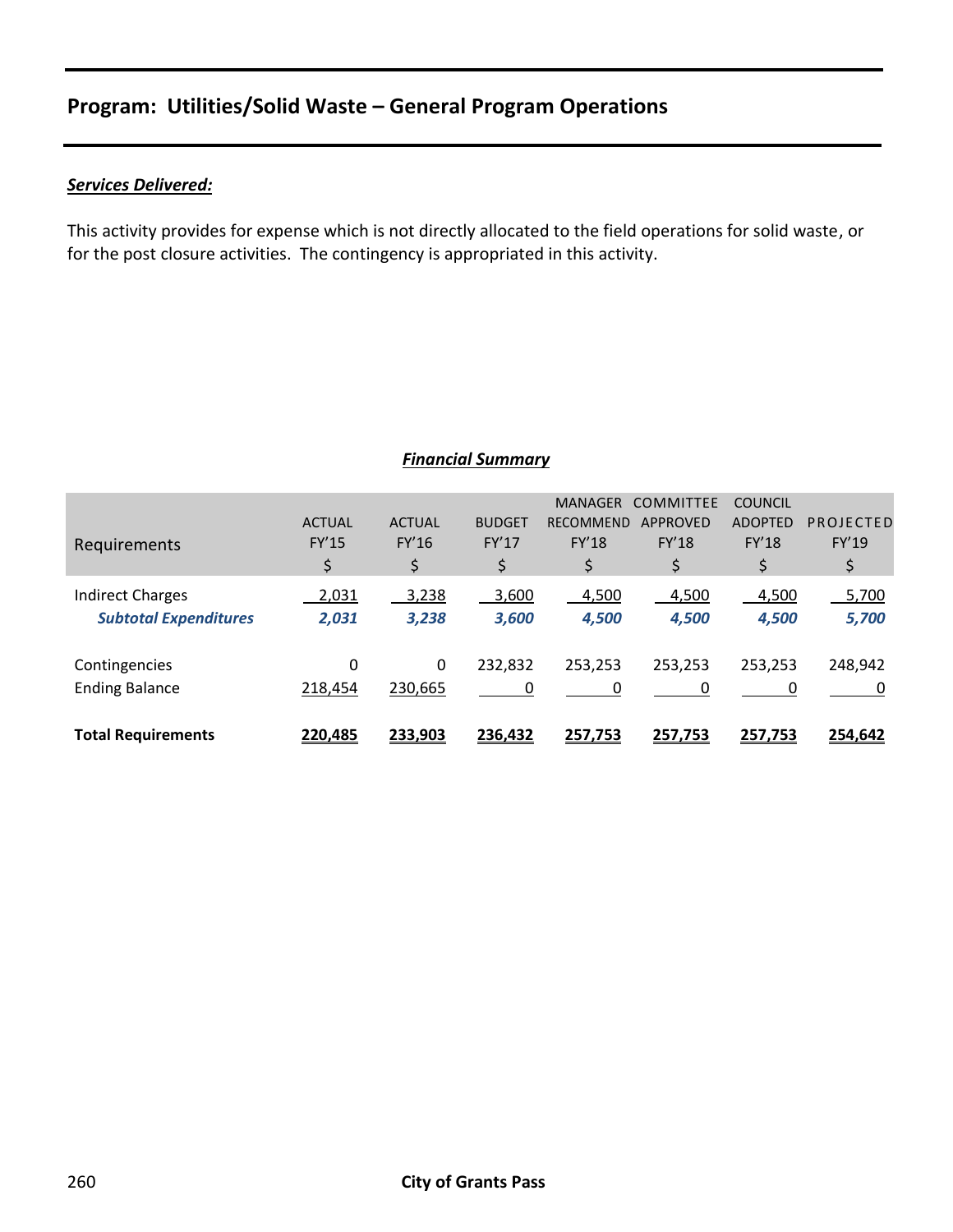## **Program: Utilities/Solid Waste – Capital Construction**

## *Services Delivered:*

This activity provides for the planning, engineering, and construction of solid waste facilities.

#### *FY'18 Anticipated Accomplishments & Corresponding Council Goal - Strategic Plan Item:*

#### **Maintain, Operate and Expand Our Infrastructure to Meet Community Needs**

 This fiscal year staff will continue to implement the Record of Decision (ROD), and continue to monitor the remediation programs.

#### *Budget Highlights:*

The project listing shows resources across the columns. Columns show the "Actual resources through FY'16"; the re-assessed resource needs of projects using current data for the "Revised FY'17" column, guiding our "Adopted FY'18" and resources estimated "Through FY'18". We have "Future Years" and "Total Project" columns for each project. Refer to the Capital Budget Book for more information on individual projects.

The individual project pages describe the project, the need, future and ongoing costs, and the total project cost. The tables show when and where the money is budgeted to come from, and the expenses incurred and budgeted to incur through completion.

#### *FY'17 Activity Review:*

Continued implementation of the ROD and monitoring of the remediation programs.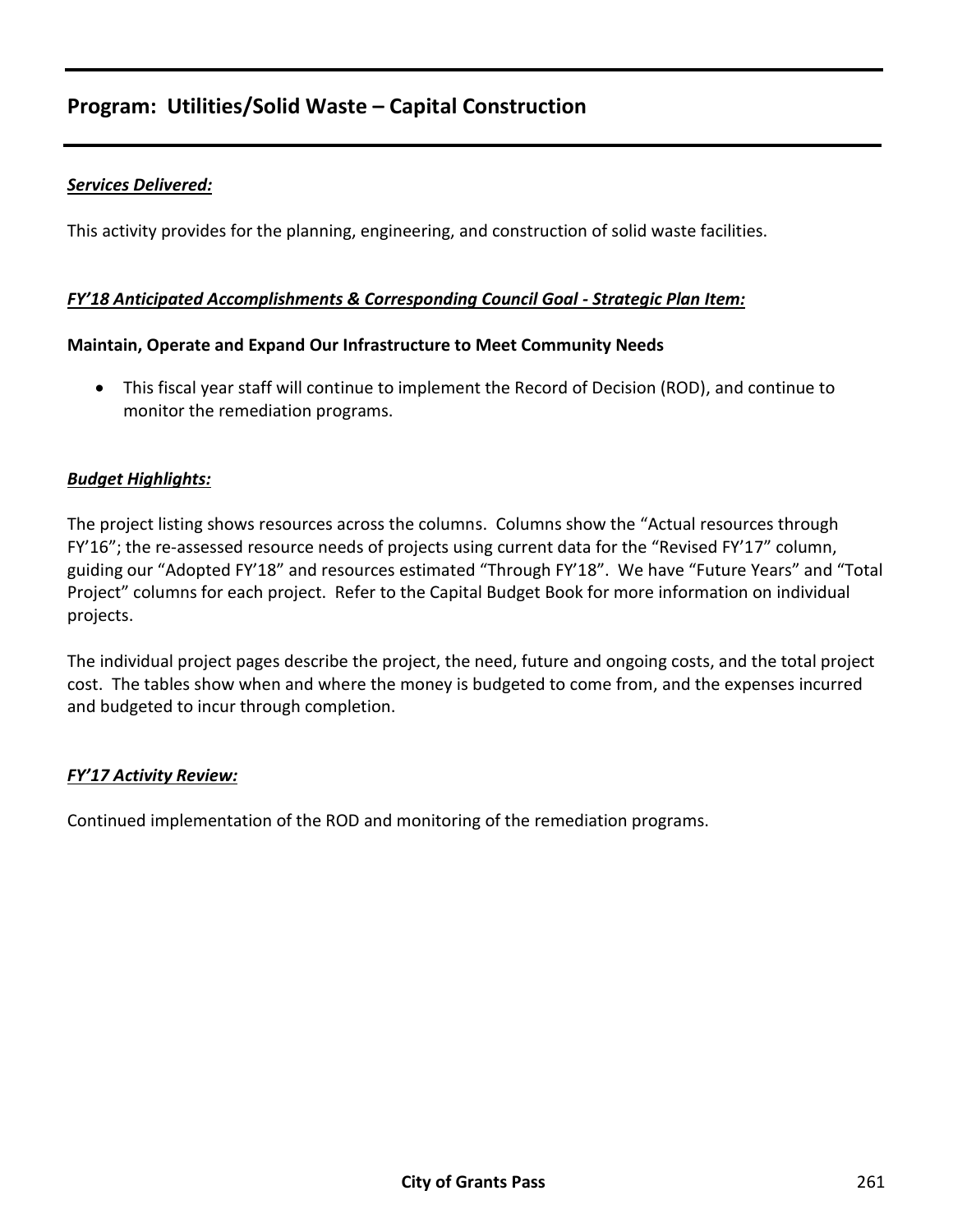# **Program: Utilities/Solid Waste – Capital Construction**

#### *ACTIVE CAPITAL PROJECT RESOURCES*

|                  |                                       | Actual<br><b>Through</b><br><b>FY'16</b> | <b>Revised</b><br><b>FY'17</b> | <b>Adopted</b><br><b>FY'18</b> | <b>Total</b><br><b>Through</b><br><b>FY'18</b> | <b>Future</b><br>Years | <b>Total</b><br><b>Project</b> |
|------------------|---------------------------------------|------------------------------------------|--------------------------------|--------------------------------|------------------------------------------------|------------------------|--------------------------------|
| LA0000<br>LA2640 | Miscellaneous Projects<br>Remediation | 2,355,584<br>3,283,646                   | 0<br>0                         | 0<br>0                         | 2,355,584<br>3,283,646                         | 452,330<br>250,000     | 2,807,914<br>3,533,646         |
| LA4691           | Clean Up Program                      | 1,048,209                                | (12,000)                       | 88,500                         | 1,124,709                                      | 19.370                 | 1,144,079                      |
| LA6322           | Detention Ponds Repair/Maint          | 0                                        | 100,000                        | 0                              | 100,000                                        | 0                      | 100,000                        |
|                  | <b>Grand Total - All Projects</b>     | 6,687,439                                | 88,000                         | 88,500                         | 6,863,939                                      | 721,700                | 7,585,639                      |

#### *ACTIVE CAPITAL PROJECT SUMMARIES FOR FY'18*

|        |                                    | Adopted<br><b>FY'18</b><br><b>Beginning</b><br><b>Fund</b><br><b>Balance</b> | Adopted<br><b>FY'18</b><br><b>Revenue</b> | Adopted<br><b>FY'18</b><br><b>Capital</b><br>Outlay | Adopted<br><b>FY'18</b><br><b>Transfers</b> | <b>Adopted</b><br><b>FY'18</b><br>Appropriated<br><b>Fund</b><br><b>Balance</b> |
|--------|------------------------------------|------------------------------------------------------------------------------|-------------------------------------------|-----------------------------------------------------|---------------------------------------------|---------------------------------------------------------------------------------|
| LA0000 | Miscellaneous Projects             | 301,421                                                                      | 0                                         | 0                                                   | 0                                           | 301,421                                                                         |
| LA2640 | Remediation                        | 174,182                                                                      | 0                                         | 95,000                                              | 5,000                                       | 74,182                                                                          |
| LA4691 | Clean Up Program                   | 734.870                                                                      | 88.500                                    | 700.000                                             | 24.000                                      | 99,370                                                                          |
| LA6322 | Detention Ponds Repair/Maintenance | 40,000                                                                       | 0                                         | 40,000                                              | 0                                           | 0                                                                               |
|        | <b>Grand Total - All Projects</b>  | 1,250,473                                                                    | <u>88,500</u>                             | 835,000                                             | 29,000                                      | 474,973                                                                         |

This is a summary sheet of all the Capital Projects that are discussed in detail in the Capital Budget book.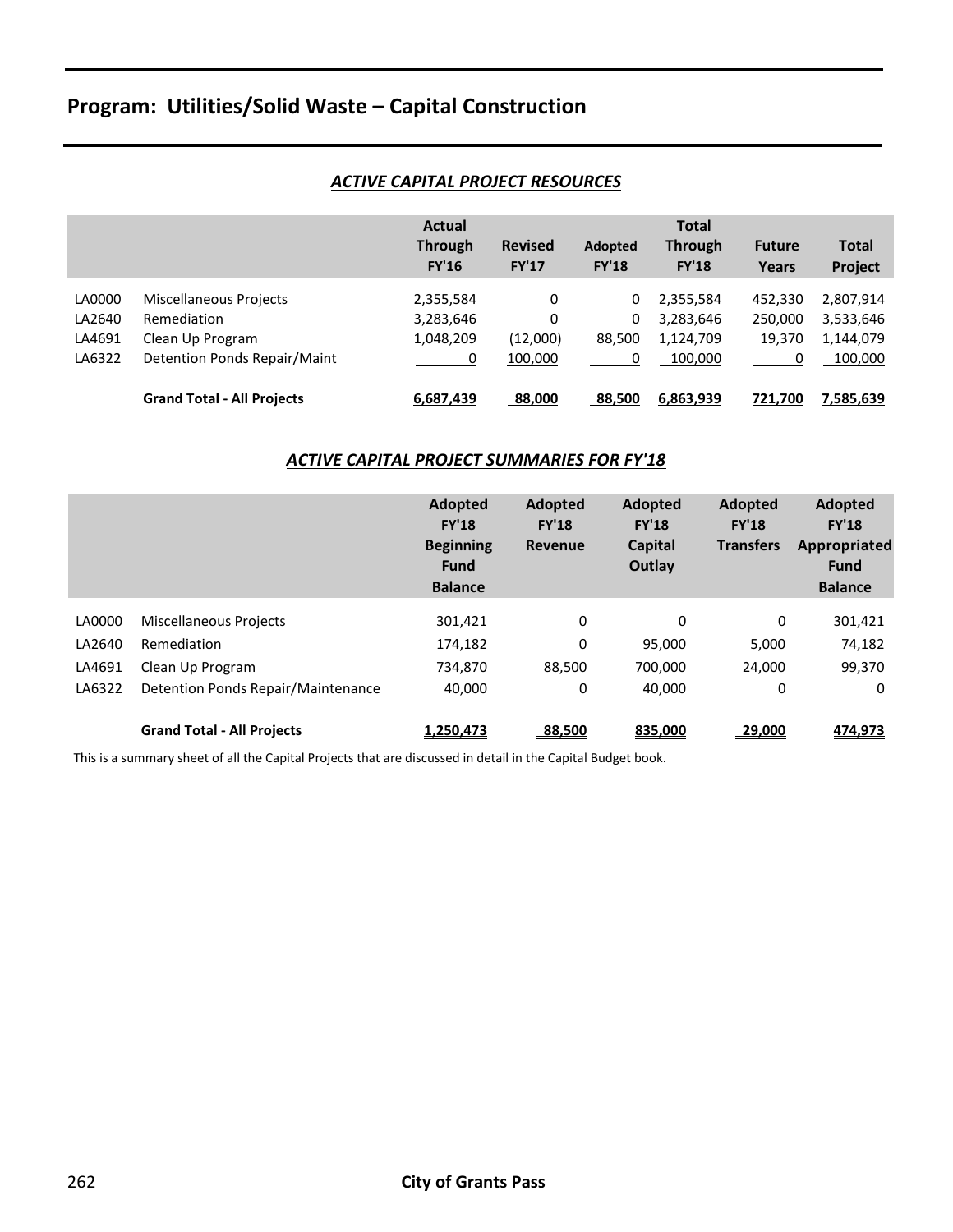# **Program: Utilities/Solid Waste – Capital Construction**

|                               |                                     |                              | i iliuliciul Juliililul y    |                                                          |                                                           |                                                        |                          |
|-------------------------------|-------------------------------------|------------------------------|------------------------------|----------------------------------------------------------|-----------------------------------------------------------|--------------------------------------------------------|--------------------------|
|                               | <b>ACTUAL</b><br><b>FY'15</b><br>\$ | <b>ACTUAL</b><br>FY'16<br>\$ | <b>BUDGET</b><br>FY'17<br>\$ | <b>MANAGER</b><br><b>RECOMMEND</b><br><b>FY'18</b><br>\$ | <b>COMMITTEE</b><br><b>APPROVED</b><br><b>FY'18</b><br>\$ | <b>COUNCIL</b><br><b>ADOPTED</b><br><b>FY'18</b><br>\$ | PROJECTED<br>FY'19<br>\$ |
| <b>Beginning Fund Balance</b> | 1,293,428                           | 1,343,333                    | 1,343,754                    | 1,250,473                                                | 1,250,473                                                 | 1,250,473                                              | 474,973                  |
| <b>Resources</b>              |                                     |                              |                              |                                                          |                                                           |                                                        |                          |
| Investment Interest           | 7,641                               | 9,960                        | 6,500                        | 7,000                                                    | 7,000                                                     | 7,000                                                  | 7,000                    |
| Interfund Interest Repayment  | 5,421                               | 5,832                        | 6,500                        | 6,500                                                    | 6,500                                                     | 6,500                                                  | 6,500                    |
| Loan Repayments               | 150,387                             | 75,000                       | 150,000                      | 75,000                                                   | 75,000                                                    | 75,000                                                 | 75,000                   |
| <b>Total Current Revenues</b> | 163,449                             | 90,792                       | 163,000                      | 88,500                                                   | 88,500                                                    | 88,500                                                 | 88,500                   |
| <b>Total Resources</b>        | 1,456,877                           | 1,434,125                    | 1,506,754                    | 1,338,973                                                | 1,338,973                                                 | 1,338,973                                              | 563,473                  |
|                               |                                     |                              |                              |                                                          |                                                           |                                                        |                          |
| <b>Requirements</b>           |                                     |                              |                              |                                                          |                                                           |                                                        |                          |
| Capital Outlay                | 84,544                              | 58,652                       | 145,000                      | 835,000                                                  | 835,000                                                   | 835,000                                                | 95,000                   |
| <b>Transfers Out</b>          | 29,000                              | 29,000                       | 29,000                       | 29,000                                                   | 29,000                                                    | 29,000                                                 | 29,000                   |
| <b>Subtotal Expenditures</b>  | 113,544                             | 87,652                       | 174,000                      | 864,000                                                  | 864,000                                                   | 864,000                                                | 124,000                  |
|                               |                                     |                              |                              |                                                          |                                                           |                                                        |                          |
| Appropriated Fund Balance     | 1,343,333                           | 1,346,473                    | 1,332,754                    | 474,973                                                  | 474,973                                                   | 474,973                                                | 439,473                  |

## *Financial Summary*